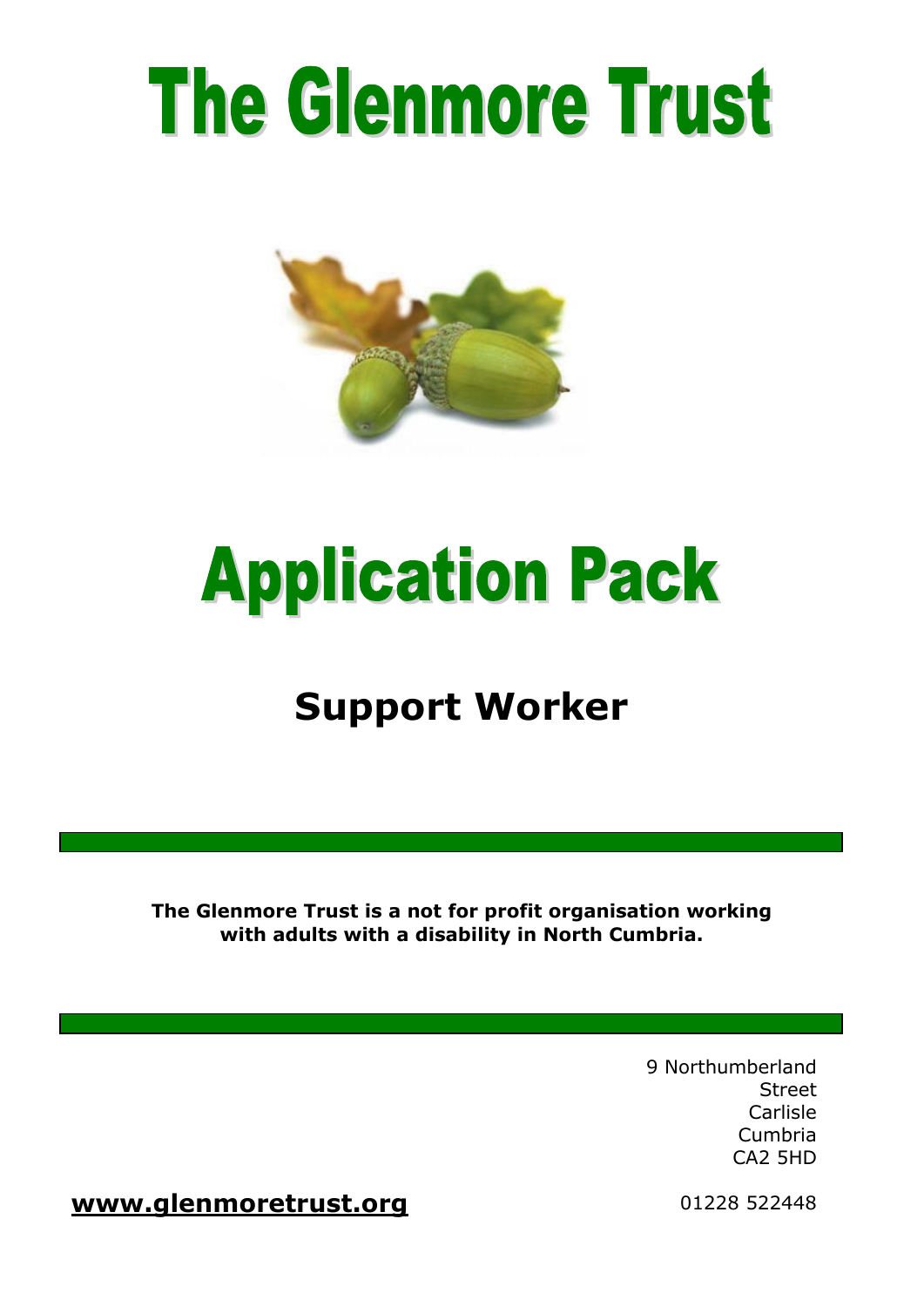

## **Thank You**

Thank you for contacting us for your application pack, the first step towards joining the Glenmore Trust as a Support Worker.



Our aim is to enable the people we support to be as independent as possible and to be active members of the community. This is what we were set up to do 30 years ago and I am proud to say we continue to do so to this day.

This is an exciting time for the Trust. Our clients are now receiving individual budgets, which allow us to work with them to be imaginative in how they use their allocation. At the same time we continue to grow and we now provide an ever increasing type and number of services in the Carlisle, Wigton and Penrith areas.

We are always looking to recruit people with imagination, drive and enthusiasm because to us these qualities are essential. What is important is who you are as a person. We are always looking for people with a variety of skills and interests, these could be in DIY, gardening, art, craft, outdoor activities and football. You don't need to have experience in care, although it helps, because we offer comprehensive training to all our staff.

Working for The Glenmore Trust is not just a job, it can be the start of an exciting, rewarding and long term career.

You will be given a full induction into your role and have the opportunity to acquire many skills and qualifications related to care.

We offer flexible hours that might suit you better than the conventional nine to five and you can choose to work on a full time, part time or relief basis.

You can gain an enormous sense of personal achievement from simply knowing that your job is really helping people. It's about making a positive difference to people's lives by contributing to their health, happiness and well-being.

For various reasons and stages in their lives some people need support to develop and maintain their independence, dignity and control. You can be part of providing that support.

Our staff are a major contribution to our success story and we have held the Investors in People award for over 10 years.

If you would like to contribute to this success story and join our friendly supportive team, please complete and return the enclosed application form. I look forward to you working with us in the future.

Denise Majer Denise Majer Chief Executive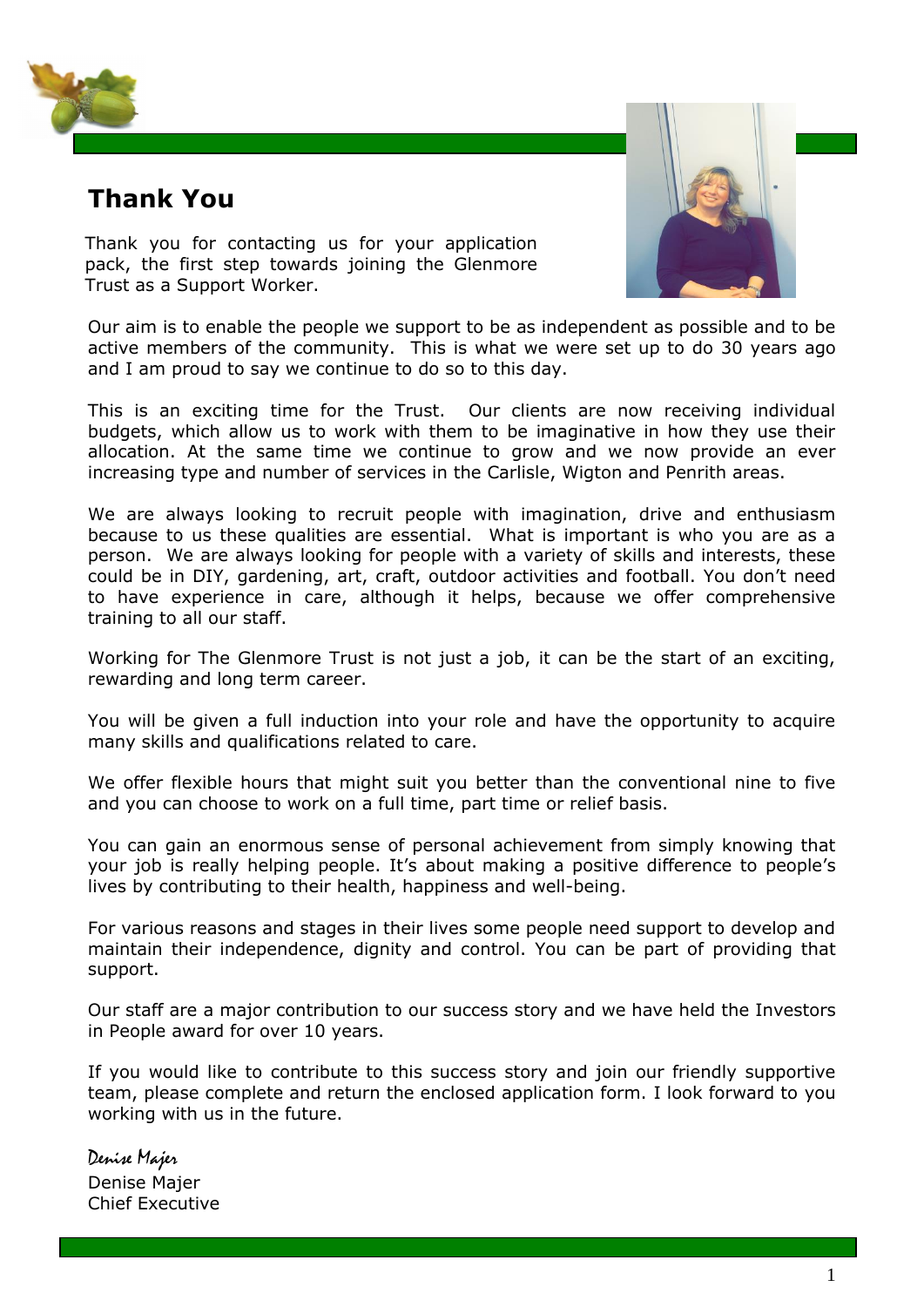

### **Support Worker**

Hourly rate: £9.50 rising to £9.90 on completion of The Care Certificate or Self-Assessment

Sleep-in rate: £47.00 per night

To work for the Glenmore Trust you do not need disability experience as full induction and development training is provided on an on going basis.

Could you enable Adults with Disabilities to live and work in the community independently? Are you the kind of person who can listen to people, help people have fun and can treat people with respect? Can you help with personal care, cooking, cleaning and shopping? Can you work in a person centred way to support people to get involved in social activities and encourage people to make their own decisions? If you answer YES to the above questions, this is the job for you.

The Glenmore Trust is a not- forprofit organisation providing a range of services for adults with disabilities across North Cumbria. These vacancies have arisen due to the continued growth and expansion of our Supported Living Schemes.

The Glenmore Trust's commitment to equal opportunities is reflected in our selection procedure. All successful candidates will be subject to an Your generous employment package will include:

- Full induction and training.
- Continued training and development.
- Excellent career development.
- Access to our confidential staff Support Service.
- Excellent pension scheme.
- Flexible working patterns.

Salary is paid monthly. Sleep-ins and overtime paid one month in arrears. A payment of £40.00 is made for sleep-ins.

The annual leave year runs from April to March. Holiday entitlement for a full year is 28 days pro rata. This includes bank holidays.

Various hours of work are available on full time, part time or relief basis. To be worked within a flexible shift pattern covering 24 hours a day, 7 days a week.

Your place of work will be either Carlisle, Penrith or Wigton. This Can change subject to the needs of the service and as designated by your service manager.

The Trust is a "no smoking" employer. Employees must not smoke in their place of work even though the people whom they support may smoke.

enhanced DBS disclosure. **The Glenmore Trust is totally committed to the principle that people with disabilities have the right to participate in ordinary life, to be treated with respect and valued as people first and foremost.**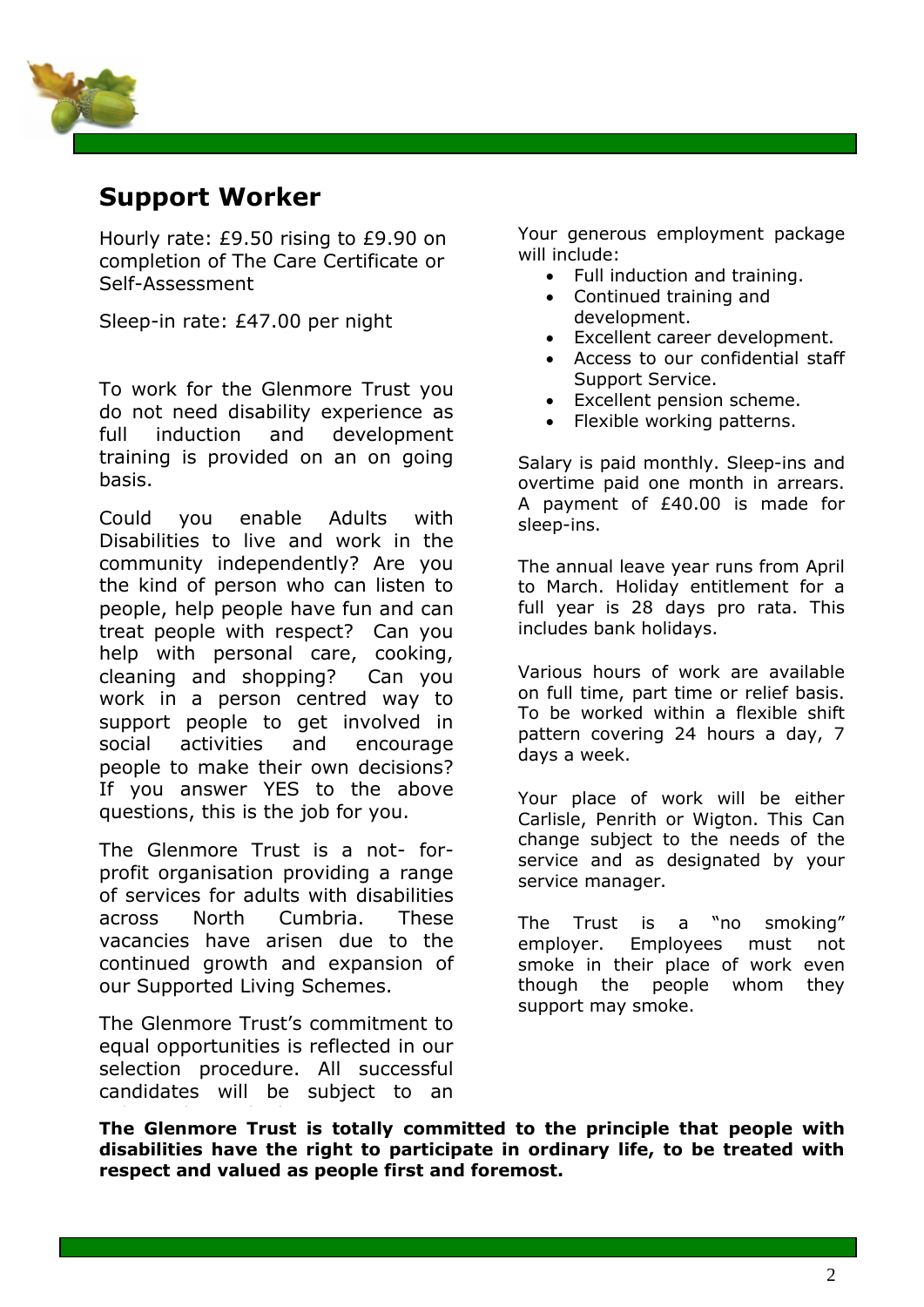

## **Job Description**

#### **Purpose of the Job**

To support and enable people with disabilities living in the local community.

#### **Key Tasks and Responsibilities**

To provide personal care for individuals as needed, which may include help with washing, dressing, toileting and feeding.

To assist individuals, along with the line manager, in drawing up support plans, identifying their needs and wishes and then, as necessary, developing and implementing any appropriate programmes as detailed in these plans.

To enable individuals to make full use of local community facilities and accompany them on holiday when required,

To be responsible for the safe storage and administration of medication where necessary.

To maintain the necessary records relating to both the service and individual.

To ensure compliance with all Glenmore Trust policies and procedures. This includes our Dress Code Policy. (More information on this is available if requested)

Attend all training and qualifications as deemed necessary for your job role.

You will be required to work on a shift pattern to meet the needs of the service users. This will include evenings, weekends and sleep-ins.

You will be employed by The Glenmore Trust, so will be required to work where your skills, knowledge and experience are best suited to meet the people we support.

Promote and be responsible for a healthy and safe environment by following policies and procedures, complying with the Health and Safety at Work Act 1974.

To work proactively to market and make the Glenmore Trust attractive to service users and potential service users. Build positive links with external individuals and groups.

To play an active role in the continued expansion and reputation of The Glenmore Trust.

To encourage individuals to be fully involved in the running of their home, including cooking, cleaning (communal and individual areas), shopping, washing, ironing, etc. In some instances, depending on the level of need, staff may be required to carry out these tasks for individuals rather than assist them.

Any other reasonable duties as required.

#### **Additional Responsibilities**

As a member of staff, you will be expected to be able to work anywhere in the Trust. There are additional duties and responsibilities specific to certain types of support we provide.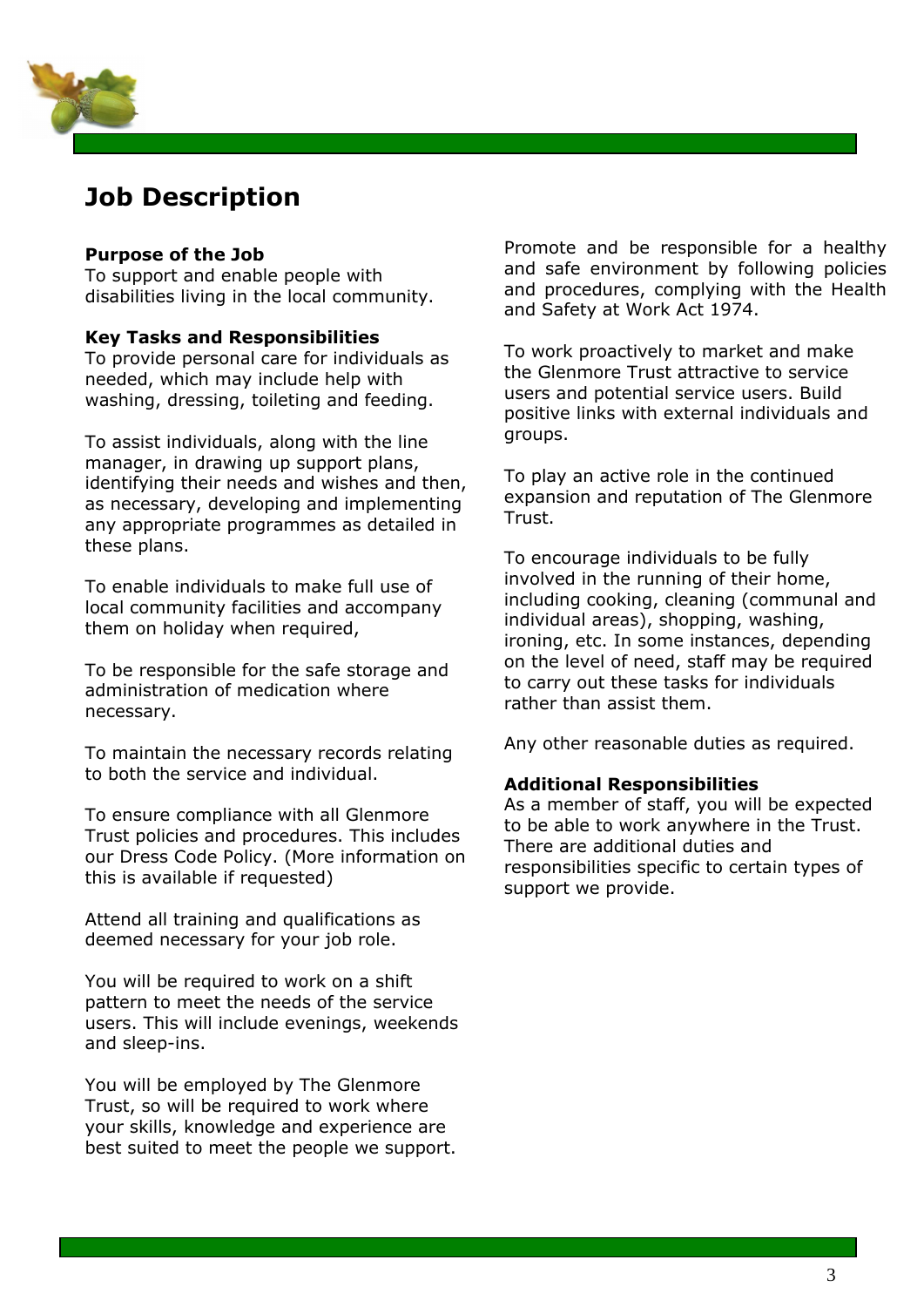

## **Person Specification**

To be shortlisted for interview you must indicate throughout your application form how you meet at least 5 of the essential criteria listed below. To be offered a position with in the Trust you must demonstrate that you meet all of the essential criteria.

|                                                             | <b>Essential</b>                                                                                                                                                                                                                                                                                                                                                                                           | <b>Desirable</b>                                                                                                                                                                               |
|-------------------------------------------------------------|------------------------------------------------------------------------------------------------------------------------------------------------------------------------------------------------------------------------------------------------------------------------------------------------------------------------------------------------------------------------------------------------------------|------------------------------------------------------------------------------------------------------------------------------------------------------------------------------------------------|
| Qualifications                                              | Basic level of literacy & numeracy.<br>Attend & obtain relevant training &<br>qualifications relevant to job role.                                                                                                                                                                                                                                                                                         | NVQ in Care (Level 2 or 3) or<br>other qualifications related to the<br>role.<br>Learning Disability Qualification.                                                                            |
| <b>Experience</b>                                           | Communication with different people<br>at different levels.                                                                                                                                                                                                                                                                                                                                                | Previous experience in working<br>with people with disabilities in a<br>residential or day care setting.<br>Specific experience related to the<br>role as described in the job<br>description. |
| <b>Skills</b>                                               | Good communication skills Including<br>listening skills.<br>Able to complete accurate and<br>detailed written records.<br>Ability to direct develop and support<br>everyday living and community skills,<br>e.g. cooking, cleaning, using buses,<br>shops, restaurants, etc and to include<br>practical skills.<br>Assist individuals with personal<br>budgeting and help manage the<br>household budgets. | Able to use sign language, e.g.<br>Makaton.<br>Full driving licence & access to a<br>car.                                                                                                      |
| <b>Attitude and</b><br><b>Personal</b><br><b>Attributes</b> | Be able to demonstrate an open and<br>approachable attitude.<br>Ability to work on own initiative as well<br>as part of a small staff team.<br>To be able to work flexibly to meet the<br>needs of the service, including<br>evenings, weekends & sleep-ins.                                                                                                                                               | Interest in various activities and<br>hobbies such as swimming, art<br>and craft, fell walking, football,<br>theatre, books etc.                                                               |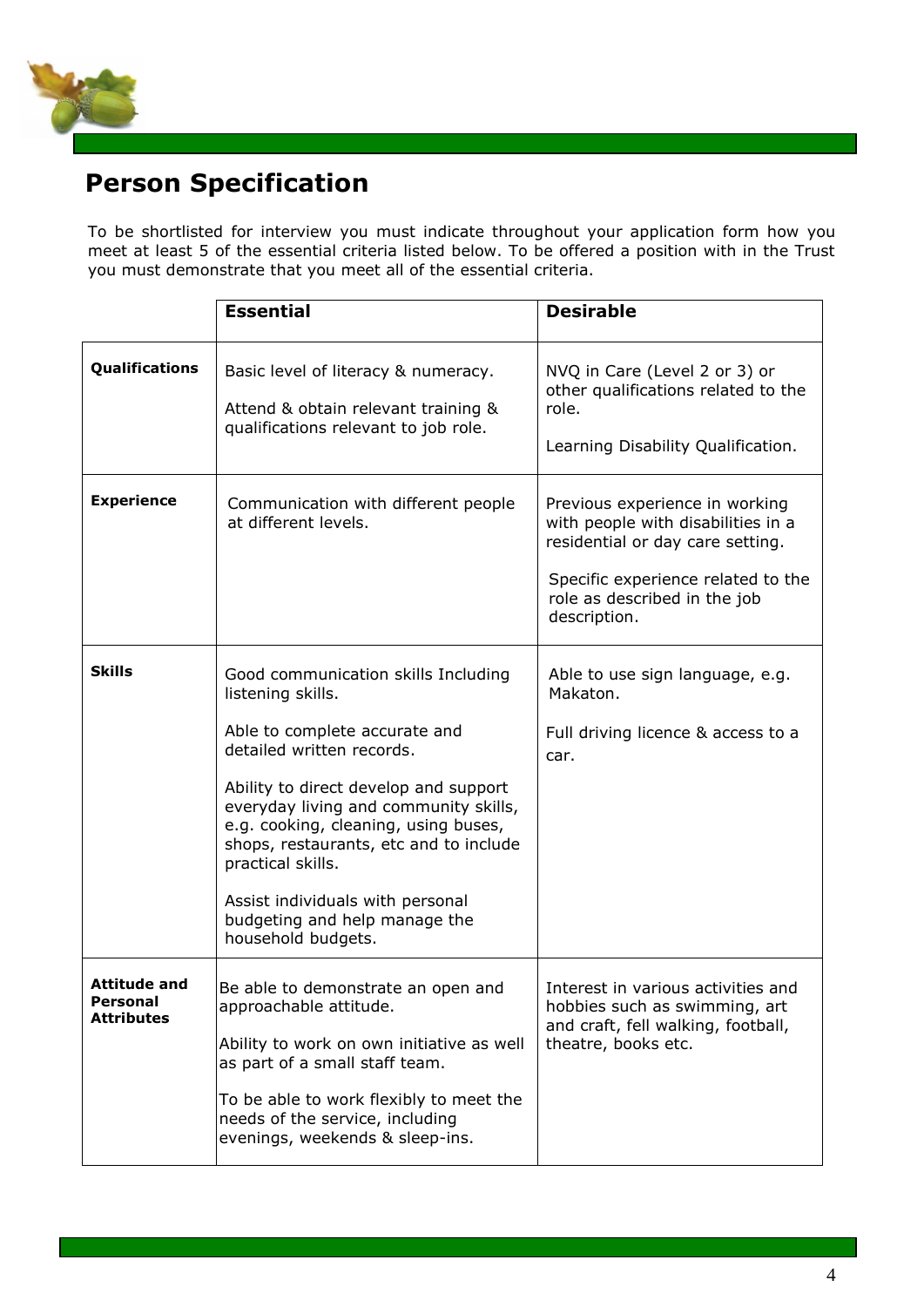

### **Services Provided**

The Glenmore Trust provides services across North East Cumbria. We aim to enable people with learning and other disabilities to live as independently as possible in the community. The Trust is a Registered Industrial and Provident Society, established exclusively for charitable purposes, and has a Management Committee who has overall responsibility for the management of the Trust. Being a registered provider means that all our services are registered with the Quality Care Commission (CQC).

#### **Respite Service**

The Glenmore Trust offers a superb respite facility. The modern four bed bungalow is fully accessible to people using a wheelchair. It offers respite care for up to three adults with learning disabilities, and is registered to provide support for one individual with a physical disability. The respite service also offers an emergency bed facility.

#### **Supported Tenancies & Mental Health Services**

A number of our service users live in their own homes, as joint tenants or home owners, yet require a comprehensive package of support and care. The Trust works closely with these individuals and their families to ensure they are able to not only live as independently as possible, but to be an active part of the community.

#### **Community Support Service**

Registered as a Domiciliary Care Agency, The Trust provides support to people living on their own, or with their families. The type and frequency depends on individual requirements, and includes personal care. Wherever possible clients work with the same members of staff, to ensure not only a consistent approach, but to develop relationships. The support teams work mainly on a one-to-one basis with the client, and they receive close supervision and support from a manager and Team Leader.